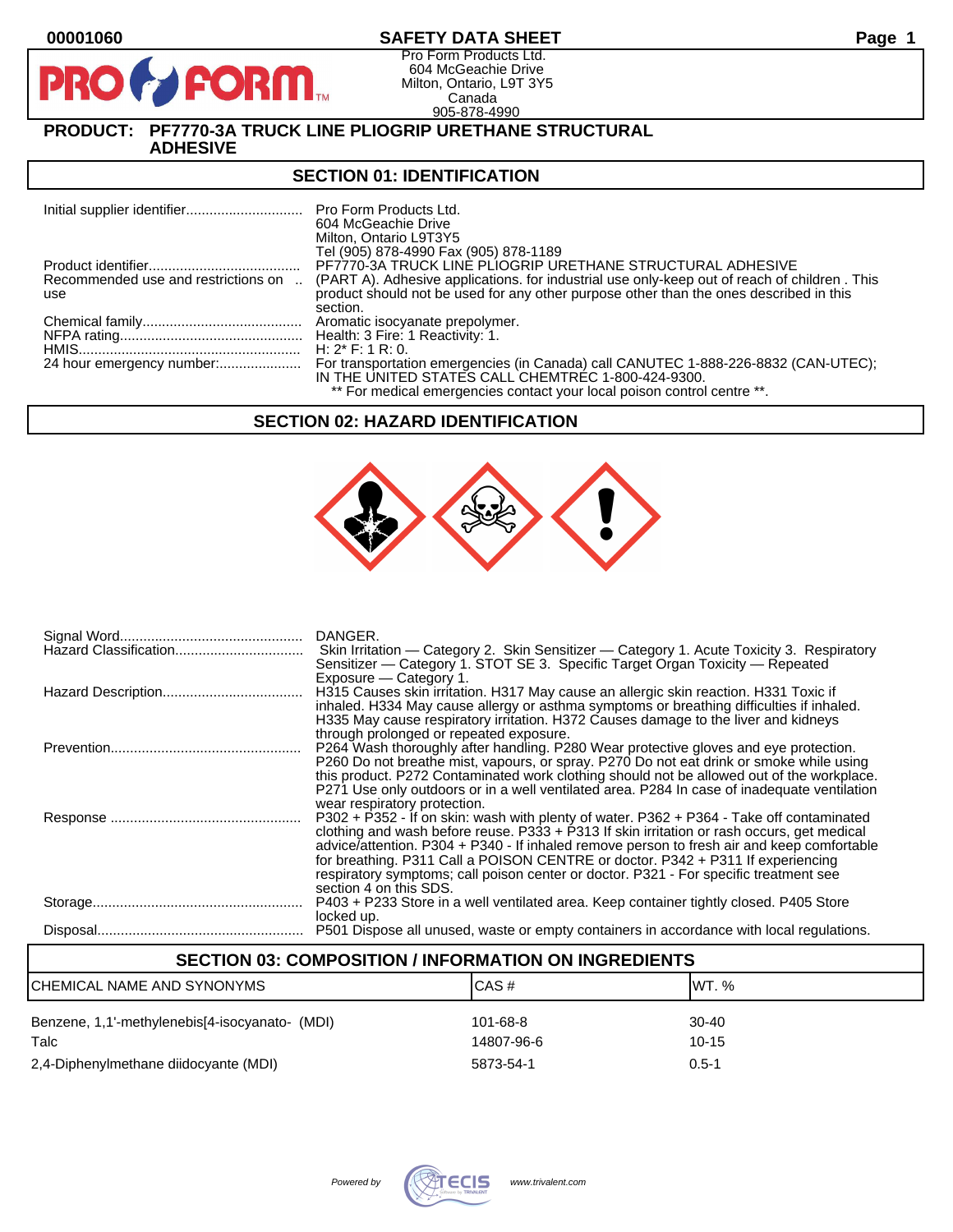#### **SECTION 04: FIRST-AID MEASURES**

| Check for and remove any contact lenses, if safe and easy to do so. In case of contact,<br>immediately flush eyes, keeping eyelids open, with plenty of water for at least 15 minutes.                                                                                                                                                                                                                                                                                                                                                                                                                                                                                                                                                                                                                   |
|----------------------------------------------------------------------------------------------------------------------------------------------------------------------------------------------------------------------------------------------------------------------------------------------------------------------------------------------------------------------------------------------------------------------------------------------------------------------------------------------------------------------------------------------------------------------------------------------------------------------------------------------------------------------------------------------------------------------------------------------------------------------------------------------------------|
| Obtain medical attention.<br>Immediately flush skin with plenty of soap and water. Remove contaminated clothing.<br>Wash clothing before reuse. Do not peel solidified product off the skin. If irritation persists,<br>seek medical attention.                                                                                                                                                                                                                                                                                                                                                                                                                                                                                                                                                          |
| If inhaled, remove to fresh air. If not breathing, give artificial respiration. If breathing is<br>difficult, give oxygen, obtain medical attention.                                                                                                                                                                                                                                                                                                                                                                                                                                                                                                                                                                                                                                                     |
| Rinse mouth with water. Never give anything by mouth to an unconscious person. If<br>spontaneous vomiting occurs have victim lean forward with head down to prevent<br>aspiration of fluid into the lungs. Obtain medical attention immediately.                                                                                                                                                                                                                                                                                                                                                                                                                                                                                                                                                         |
| Treat victims symptomatically. Skin: this compound is a known skin sensitizer. Treat<br>symptomatically as for contact dermatitis or thermal burns. If burned, treat as thermal burn.<br>Ingestion: treat symptomatically. There is no specific antidote. Inducing vomiting is<br>contraindicated because of the irritating nature of this compound. Respiratory: this<br>compound is a known pulmonary sensitizer. Treatment is essentially symptomatic. An<br>individual having a skin or pulmonary sensitization reaction to this material should be<br>removed from exposure to any isocyanate. In the event of an incident involving this product<br>ensure that medical authorities are provided a copy of this safety data sheet. In all cases, if<br>irritation persists seek medical attention. |

## **SECTION 05: FIRE-FIGHTING MEASURES**

| Suitable and unsuitable extinguishing<br>media                                                                     | Dry chemical. Carbon dioxide. Water spray.                                                                                                                                                                                                                                                                                                                                                                                                                                                                |
|--------------------------------------------------------------------------------------------------------------------|-----------------------------------------------------------------------------------------------------------------------------------------------------------------------------------------------------------------------------------------------------------------------------------------------------------------------------------------------------------------------------------------------------------------------------------------------------------------------------------------------------------|
| Specific hazards arising from the<br>hazardous product, such as the nature of<br>any hazardous combustion products | Aldehydes, carbon dioxide and carbon monoxide, halogenated hydrocarbons, hydrogen<br>cyanide (hydrocyanic acid), isocyanates, ketones, nitrogen compounds, nitrogen oxides<br>(nox), toxic fumes carbon dioxide and carbon monoxide, hydrogen cyanide (hydrocyanic<br>acid), isocyanates, nitrogen oxides (nox), toxic fumes, aldehydes, ketones, halogenated<br>hydrocarbons.                                                                                                                            |
| Special protective equipment and<br>precautions for fire-fighters                                                  | Firefighter should be equipped with self-contained breathing apparatus and full protective<br>clothing to protect against potentially toxic and irritating fumes. During a fire, isocyanate<br>vapours and other irritating, highly toxic gases may be generated by thermal decomposition<br>or combustion. Cool fire-exposed containers with cold water spray. Heat will cause<br>pressure buildup and may cause explosive rupture. Heat will cause pressure buildup and<br>may cause explosive rupture. |
| Unusual fire / explosion hazards.                                                                                  | Reaction between water or foam and hot MDI can be vigorous.                                                                                                                                                                                                                                                                                                                                                                                                                                               |

# **SECTION 06: ACCIDENTAL RELEASE MEASURES**

| Isolate area and keep unauthorized people away. Do not walk through spilled material.<br>Wear recommended protective equipment. Ventilate. Open windows and doors to allow<br>air circulation. Dike area to prevent spreading. The use of absorbent socks or spill pillows<br>may be required. Stop leak if safe to do so. Prevent runoff into drains, sewers, and other                                                                                                                                                                                                                                                                                                                                                                                     |
|--------------------------------------------------------------------------------------------------------------------------------------------------------------------------------------------------------------------------------------------------------------------------------------------------------------------------------------------------------------------------------------------------------------------------------------------------------------------------------------------------------------------------------------------------------------------------------------------------------------------------------------------------------------------------------------------------------------------------------------------------------------|
| waterways.<br>Absorb isocyanates with sawdust or other absorbent. Cover spill area with suitable<br>absorbent material (e.g., sand, earth, sawdust, vermiculite, Oil-Dri, Kitty Litter, etc.).<br>Saturate absorbent material with neutralizing solution. Recommended portion is ten parts<br>neutralizing solution to one part spilled material. Suggested neutralization solution: 90%<br>water $+5\%$ concentrated ammonia $+5\%$ detergent (dish soap). Add an additional layer of<br>absorbent material. Use shovel to move absorbent material around to ensure that all                                                                                                                                                                                |
| spilled material comes in contact with the neutralizing solution. Shovel all absorbed<br>material, including absorbent socks or spill pillows, into an appropriate salvage drum. Add<br>further amounts of neutralizing solution. Allow to stand (covered loosely) for 48 to 72<br>hours, to allow any gases to escape. Do not use neutralizing solution on a large spill.<br>Decontaminate spill area with decontamination solution. Area can then be washed with<br>soap and water. Use a heat gun and a scraper to remove cured adhesive. Prior to using a<br>heat gun, ensure that the surface can withstand the heat generated by the gun. Use a<br>solvent such as; isopropanol, methyl ethyl ketone, or acetone, to clean up up residual<br>curative. |

# **SECTION 07: HANDLING AND STORAGE**

| Precautions for safe handling |  |
|-------------------------------|--|
|-------------------------------|--|

Precautions for safe handling.................... Avoid skin and eye contact. Do not breathe vapours, mist or dust. Use adequate ventilation. Decomposition products can be highly toxic and irritating. Individuals with lung or breathing problems or prior allergic reactions to isocyanates must not be exposed to vapour or spray mist. Handle in accordance with good industrial hygiene and safety

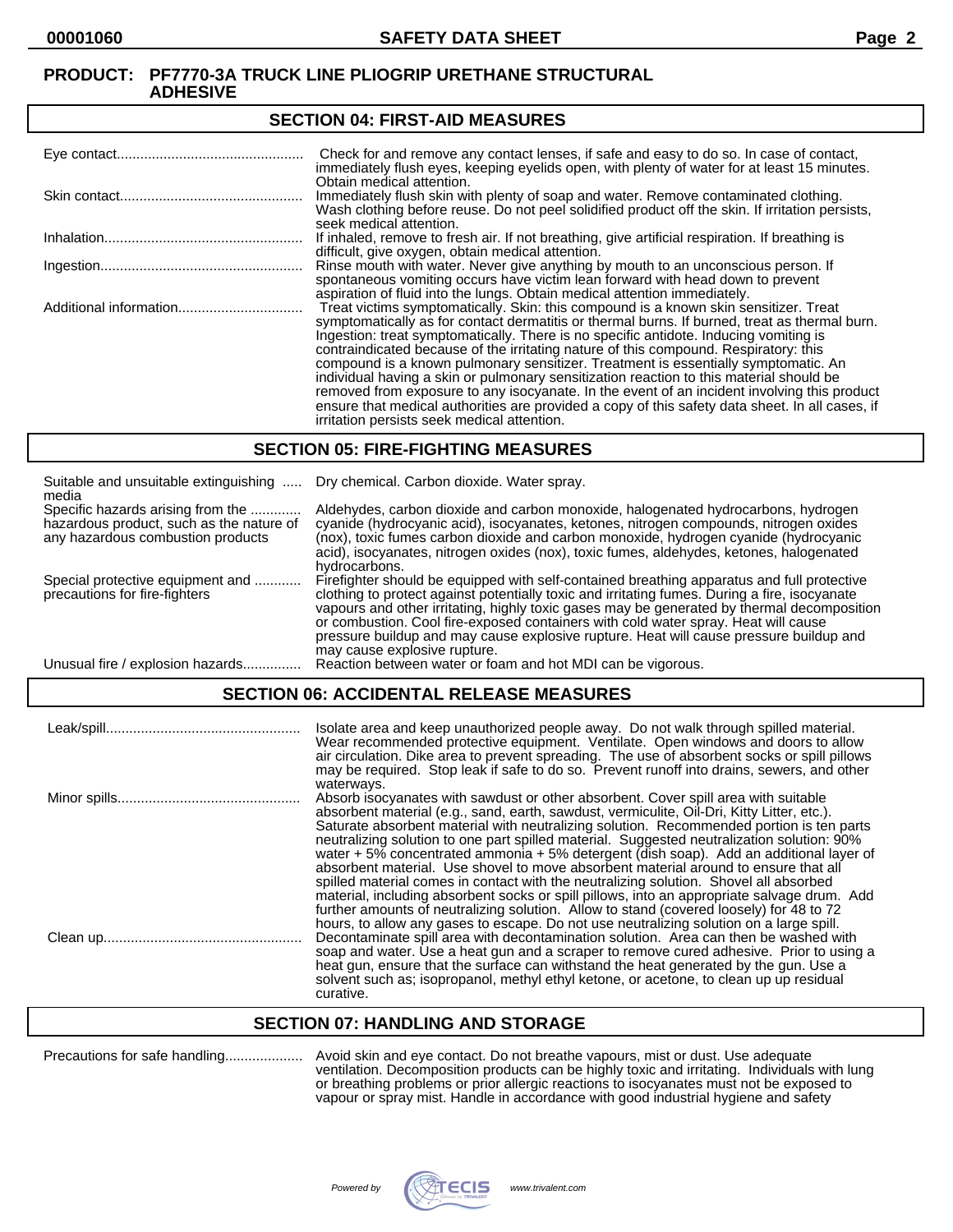# **SECTION 07: HANDLING AND STORAGE**

Precautions for safe handling.................... practices. Warning properties (irritation of the eyes, nose and throat or odour) are not adequate to prevent chronic overexposure from inhalation. Wash thoroughly after handling. Wear respiratory protection if material is heated, sprayed, used in confined space, or if exposure limit is exceeded. Employee education and training are important. Conditions for safe storage, including any Store in tightly closed containers to prevent moisture contamination. Store in a cool, dry incompatibilities and well ventilated area. Exposure to vapours of heated isocyanates can be extremely dangerous.

# **SECTION 08: EXPOSURE CONTROLS / PERSONAL PROTECTION**

| <b>INGREDIENTS</b>                                    | TWA                 | <b>ACGIH TLV</b><br><b>STEL</b>                                                                                                                                                                                                                                                                                                                                                                                                                                                                                                                                                                                                                                                                                                                                                                                                                                                                                                                                                                                 | <b>OSHA PEL</b><br><b>PEL</b> | <b>STEL</b>                    | <b>NIOSH</b><br>REL |
|-------------------------------------------------------|---------------------|-----------------------------------------------------------------------------------------------------------------------------------------------------------------------------------------------------------------------------------------------------------------------------------------------------------------------------------------------------------------------------------------------------------------------------------------------------------------------------------------------------------------------------------------------------------------------------------------------------------------------------------------------------------------------------------------------------------------------------------------------------------------------------------------------------------------------------------------------------------------------------------------------------------------------------------------------------------------------------------------------------------------|-------------------------------|--------------------------------|---------------------|
| Benzene,<br>1,1'-methylenebis[4-isocy<br>anato- (MDI) | 0.005 ppm           | Not established                                                                                                                                                                                                                                                                                                                                                                                                                                                                                                                                                                                                                                                                                                                                                                                                                                                                                                                                                                                                 | 0.005 ppm TWA                 | 0.005 ppm AB OEL<br><b>TWA</b> | $0.05$ mg/m $3$     |
| Talc                                                  | $2 \text{ mg/m}$    | Not established                                                                                                                                                                                                                                                                                                                                                                                                                                                                                                                                                                                                                                                                                                                                                                                                                                                                                                                                                                                                 | 2 mg/m3 TWA                   | Not established                | Not established     |
|                                                       | CA ON: 2mg/kg (TWA) |                                                                                                                                                                                                                                                                                                                                                                                                                                                                                                                                                                                                                                                                                                                                                                                                                                                                                                                                                                                                                 |                               |                                |                     |
| 2,4-Diphenylmethane<br>diidocyante (MDI)              | Not established     | Not established                                                                                                                                                                                                                                                                                                                                                                                                                                                                                                                                                                                                                                                                                                                                                                                                                                                                                                                                                                                                 | Not established               | Not established                | Not established     |
|                                                       |                     | Chemical safety goggles and full faceshield if a splash hazard exists. Contact lenses                                                                                                                                                                                                                                                                                                                                                                                                                                                                                                                                                                                                                                                                                                                                                                                                                                                                                                                           |                               |                                |                     |
|                                                       |                     | should not be worn when working with this chemical.<br>Chemical resistant gloves.<br>Wear adequate protective clothes. Wear long sleeves and trousers to prevent dermal<br>exposure.<br>Safety boots per local regulations.<br>In case of insufficient ventilation, wear suitable respiratory equipment. An approved air<br>purifying respirator with organic vapour cartridges and particulate prefilter can be used to<br>minimize exposure. However, this should be permitted only for short periods of time $(1hour) at relatively low concentrations (at or near the exposure limit). Protection provided byair-purifying respirators is limited. The use of a positive pressure air supplied respirator ismandatory when airborne concentrations are not known or airborne solvent levels are 10times the appropriate exposure limit or spraying is performed in a confined space or withlimited ventilation. Use NIOSH approved respirator or equipment. Do not exceed the uselimits of the respirator.$ |                               |                                |                     |
| Appropriate engineering controls                      |                     | Eye wash facility and emergency shower should be in close proximity. Educate and train<br>employees on the safe use and handling of the product.<br>Ventilate adequately. Exhaust air may need to be cleaned by scrubbers or filters to reduce<br>environmental contamination. Vent work area to ensure airborne concentrations are below<br>the current occupational exposure limits. Avoid breathing mists; if general ventilation or<br>local exhaust is inadequate, persons exposed to mists should wear approved breathing<br>devices.                                                                                                                                                                                                                                                                                                                                                                                                                                                                     |                               |                                |                     |

# **SECTION 09: PHYSICAL AND CHEMICAL PROPERTIES**

| Appearance/Physical state                      | Part A:. Viscous liquid.                  |
|------------------------------------------------|-------------------------------------------|
|                                                | Beige.                                    |
|                                                | No data.                                  |
|                                                | Not available.                            |
| Vapour pressure (mm Hg)                        | $<$ 0.013 hPa @ 25C.                      |
| Vapour density (air=1)                         | $>1$ .                                    |
|                                                | No data.                                  |
| Relative Density (Specific Gravity)            | 1.288 g/cm3 @ 20°C - 10.72 lb/USG @ 25°C. |
| Melting / Freezing point (deg C)               | Not available.                            |
|                                                | Practically insoluble in water.           |
| Initial boiling point / boiling range (deg C). | >200°C (>392°F).                          |
|                                                | $\leq$ 1. (butyl acetate = 1).            |
| Flash point (deg C), method                    | >100°C, >212°F.                           |
| Auto ignition temperature (deg C)              | Not available.                            |
| Upper flammable limit (% vol)                  | No data.                                  |
| Lower flammable limit (% vol)                  | No Data.                                  |
| Partition coefficient - n-octanol/water        | Not available.                            |
|                                                | No data.                                  |
|                                                | Not available.                            |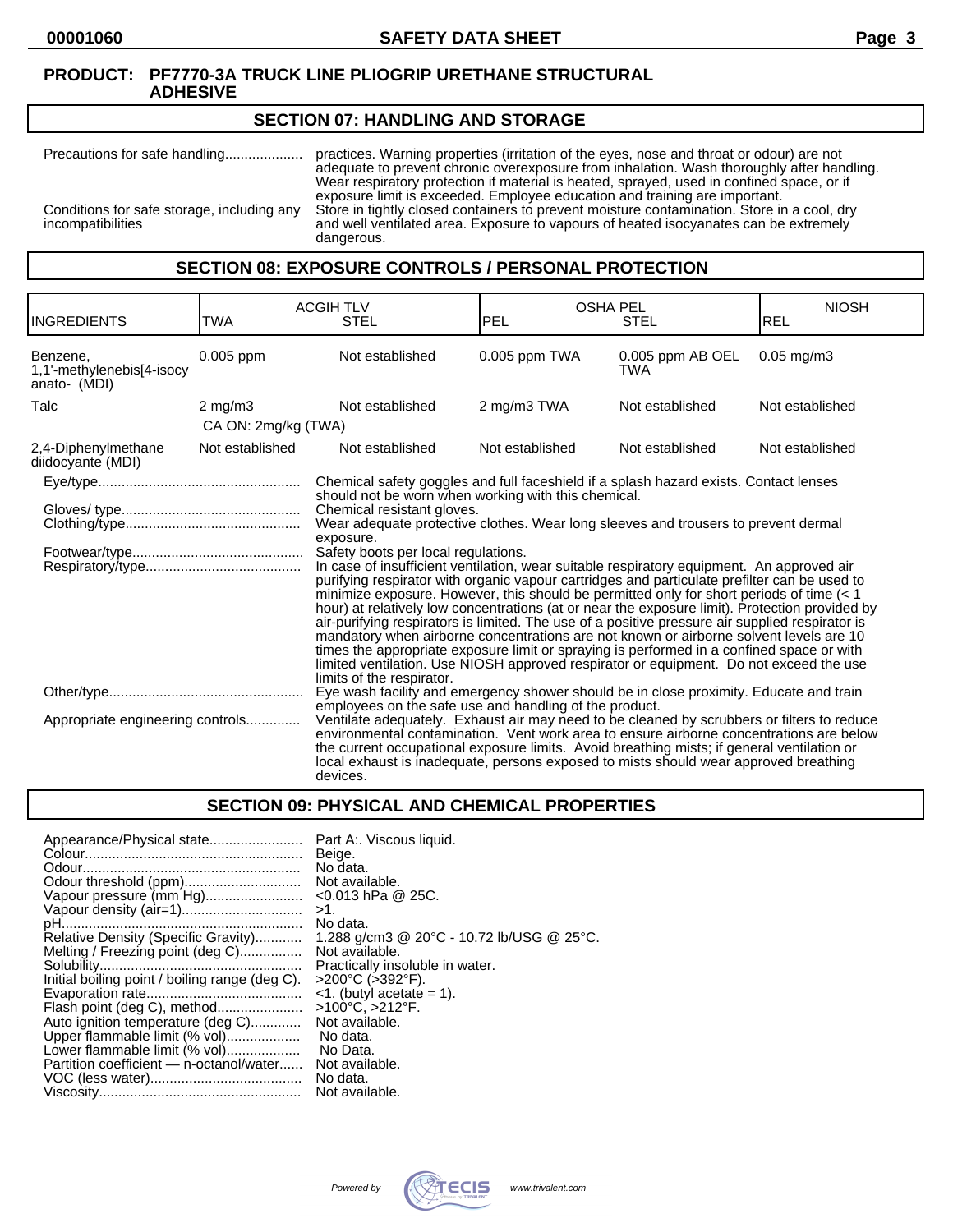# **SECTION 10: STABILITY AND REACTIVITY**

| Conditions to avoid, including static<br>discharge, shock or vibration<br>Hazardous decomposition products | Stable at normal temperatures and pressures.<br>Contact with moisture and other materials will react with isocyanates.<br>Acids, alcohols, aluminum, amines, ammonia, bases, copper alloys, fluorides, iron,<br>isocyanates, oxidizers, phosphorus compounds, strong alkalis, water, zinc.<br>See hazardous combustion products section 5.<br>Possibility of hazardous reactions Contact with moisture, other materials that react with isocyanates, or temperatures above<br>177C, may cause polymerization. |
|------------------------------------------------------------------------------------------------------------|---------------------------------------------------------------------------------------------------------------------------------------------------------------------------------------------------------------------------------------------------------------------------------------------------------------------------------------------------------------------------------------------------------------------------------------------------------------------------------------------------------------|
|------------------------------------------------------------------------------------------------------------|---------------------------------------------------------------------------------------------------------------------------------------------------------------------------------------------------------------------------------------------------------------------------------------------------------------------------------------------------------------------------------------------------------------------------------------------------------------------------------------------------------------|

# **SECTION 11: TOXICOLOGICAL INFORMATION**

| <b>INGREDIENTS</b>                             |                                                              | <b>LC50</b>                                                                                                                                                                                                                                                                                                                                                                                                                                                                                                                                                                                                                                                                                                                                                                                                                                                                                                                                                                                                                                                                                                                                                                                               | LD50                                               |
|------------------------------------------------|--------------------------------------------------------------|-----------------------------------------------------------------------------------------------------------------------------------------------------------------------------------------------------------------------------------------------------------------------------------------------------------------------------------------------------------------------------------------------------------------------------------------------------------------------------------------------------------------------------------------------------------------------------------------------------------------------------------------------------------------------------------------------------------------------------------------------------------------------------------------------------------------------------------------------------------------------------------------------------------------------------------------------------------------------------------------------------------------------------------------------------------------------------------------------------------------------------------------------------------------------------------------------------------|----------------------------------------------------|
| Benzene, 1,1'-methylenebis[4-isocyanato- (MDI) |                                                              | 490 mg/m3 4 hr 0.369 mg/L 4 hr                                                                                                                                                                                                                                                                                                                                                                                                                                                                                                                                                                                                                                                                                                                                                                                                                                                                                                                                                                                                                                                                                                                                                                            | 9,200 mg/kg rat oral >7,900 mg/kg<br>rabbit dermal |
| Talc                                           |                                                              | Not available                                                                                                                                                                                                                                                                                                                                                                                                                                                                                                                                                                                                                                                                                                                                                                                                                                                                                                                                                                                                                                                                                                                                                                                             | Not available                                      |
| 2,4-Diphenylmethane diidocyante (MDI)          |                                                              | No data                                                                                                                                                                                                                                                                                                                                                                                                                                                                                                                                                                                                                                                                                                                                                                                                                                                                                                                                                                                                                                                                                                                                                                                                   | No data                                            |
|                                                |                                                              | In the workplace, 4,4'-diphenylmethane diisocyanate (MDI) is mainly absorbed through the<br>airways. The product is poorly absorbed by the skin. Eye contact. Skin contact. Inhalation.                                                                                                                                                                                                                                                                                                                                                                                                                                                                                                                                                                                                                                                                                                                                                                                                                                                                                                                                                                                                                   |                                                    |
| Effects of acute exposure                      |                                                              | SKIN: Irritant. Can cause reddening, itching and swelling. Persons previously sensitized<br>can experience allergic skin reaction with symptoms of reddening, itching, swelling and<br>rash. Cured material is difficult to remove. Contact with MDI can cause discolouration.<br>EYE: Product liquid, aerosols or vapours are irritating. Can cause tearing, reddening and<br>swelling. May cause temporary corneal injury. INHALATION: Vapour/mists at<br>concentrations above the exposure limits can irritate (burning sensation) the mucous<br>membranes in the respiratory tract. This can cause a runny nose, sore throat, coughing,<br>chest discomfort, difficulty breathing and reduced pulmonary functioning. Persons with<br>pre-existing, nonspecific bronchial hyperractivity can respond to concentrations below the<br>TLV with similar symptoms as well as asthma attack. These symptoms can be delayed up<br>to several hours after exposure. Effects are usually reversible. INGESTION: May cause<br>irritation. Symptoms can include sore throat, abdominal pain, nausea, vomiting and<br>diarrhea. Talc can be absorbed into the lungs and the digestive tract, and adversely affect |                                                    |
| Effects of chronic exposure                    | lung function.<br>been shown to cause fibrosis of the lungs. | The main effect of repeated exposure to diphenylmethane-4,4'-diisocyanate (MDI) is<br>respiratory sensitization causing asthma. . As a result of previous repeated overexposure<br>or a single large dose, certain individuals develop sensitization, which will cause them to<br>react to a later exposure to product at levels well below the TLV. Symptoms, including<br>chest tightness, wheezing, cough, shortness of breath or asthma attack, could be<br>immediate or delayed. There are reports that once sensitized, an individual can<br>experience these symptoms upon exposure to dust, cold air or other irritants. This<br>increased lung sensitivity can persist for weeks and, in severe cases, for several years.<br>Prolonged or repeated exposure may cause lung damage, including a decrease in lung<br>function. Possible risk of irreversible effects. Prolonged skin contact may cause<br>reddening, swelling, rash, blistering, and in some cases, skin sensitization. Sensitization<br>can be permanent. Prolonged vapour contact with eyes may cause conjunctivitis. Talc has                                                                                                   |                                                    |
| Sensitizing capability of material             |                                                              | Isocyanates are known to cause skin and respiratory sensitization in humans. Animal tests<br>have indicated that respiratory sensitization can result from skin contact with diisocyanates.                                                                                                                                                                                                                                                                                                                                                                                                                                                                                                                                                                                                                                                                                                                                                                                                                                                                                                                                                                                                               |                                                    |
|                                                | to carcinogenicity to humans) by IARC.                       | 4,4'-Methylenediphenyl diisocyanate is listed by IARC as a Group 3 carcinogen. This<br>product contains non-asbestiform Talc, which is classified as a Group 3 (not classifiable as                                                                                                                                                                                                                                                                                                                                                                                                                                                                                                                                                                                                                                                                                                                                                                                                                                                                                                                                                                                                                       |                                                    |
|                                                | crosses the placenta in animals.                             | No data on reproductive effects were found in the literature sources consulted. MDI: It                                                                                                                                                                                                                                                                                                                                                                                                                                                                                                                                                                                                                                                                                                                                                                                                                                                                                                                                                                                                                                                                                                                   |                                                    |
|                                                |                                                              | The data do not allow for an adequate assessment of the mutagenic effect.                                                                                                                                                                                                                                                                                                                                                                                                                                                                                                                                                                                                                                                                                                                                                                                                                                                                                                                                                                                                                                                                                                                                 |                                                    |
|                                                |                                                              | This product is an inert plastic when fully cured, and as such, is non-hazardous. Exposure<br>to unreacted chemicals can occur when handling the individual components in pails or<br>when using cartridges from the time of dispensing until the mixed material has cured. The<br>mixed material is actually curing as it is dispensed in an increasingly viscous form, making<br>it unlikely to present an inhalation hazard. The semi-viscous mixture does not flow like a<br>liquid when dispensed, thus minimizing the possibility of accidential skin contact.                                                                                                                                                                                                                                                                                                                                                                                                                                                                                                                                                                                                                                      |                                                    |

#### **SECTION 12: ECOLOGICAL INFORMATION**

| Persistence and degradability |
|-------------------------------|

Environmental........................................... Do not allow to enter waters, waste water or soil. ..... Not available.

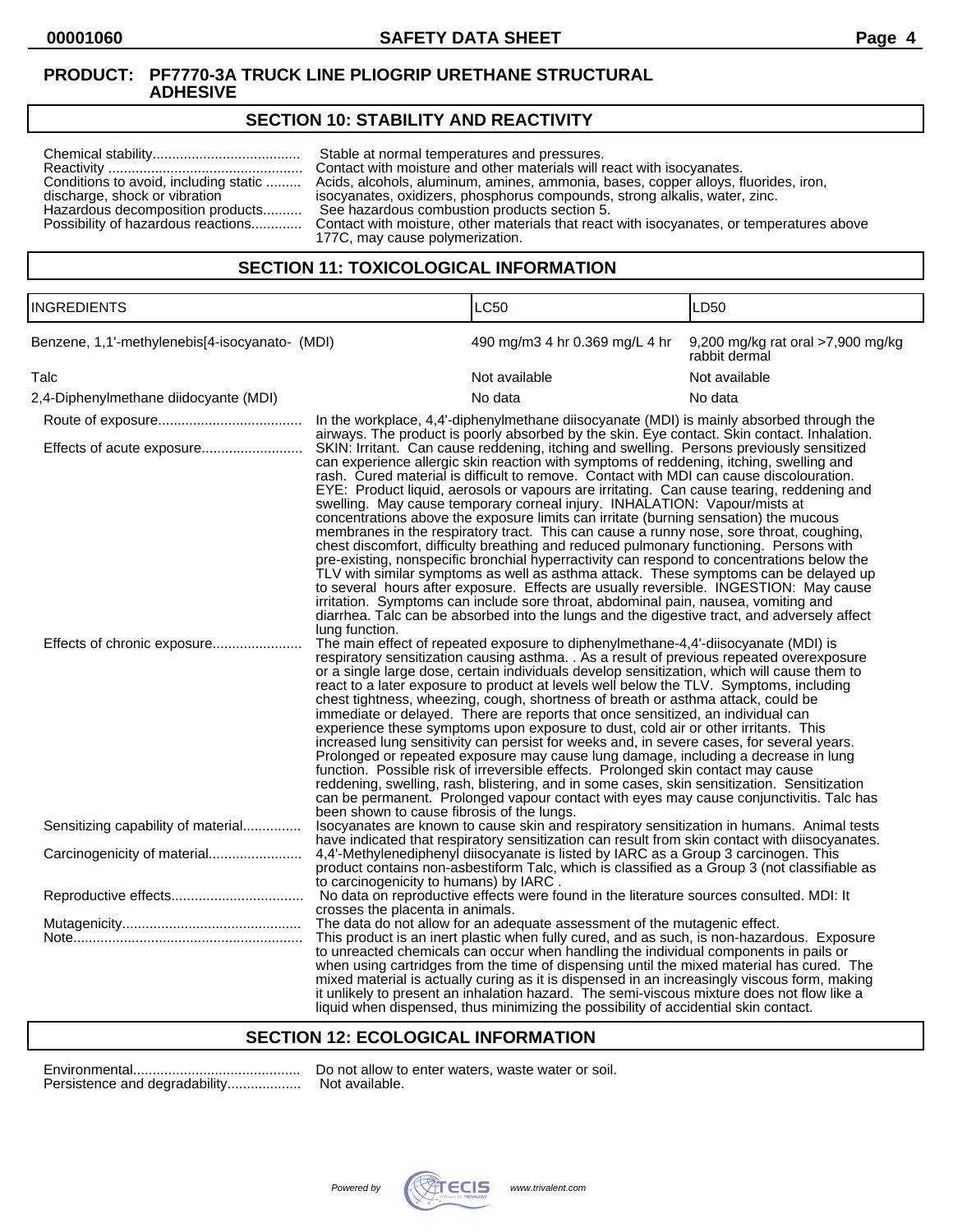## **SECTION 13: DISPOSAL CONSIDERATIONS**

Information on safe handling for disposal . Dispose of waste in accordance with all applicable federal, provincial/State and local and methods of disposal, including any regulations. Industrial incineration is the preferre and methods of disposal, including any regulations. Industrial incineration is the preferred method. Empty containers retain<br>contaminated packaging product residue; observe all precautions for the product. Decontaminate co product residue; observe all precautions for the product. Decontaminate containers prior to disposal. Empty decontaminated containers should be crushed to prevent reuse. Do not heat or cut empty containers with electric or gas torch as vapours and gases may be toxic.

## **SECTION 14: TRANSPORT INFORMATION**

|                              | Not regulated. |
|------------------------------|----------------|
| IATA Classification (Air)    | Not regulated. |
| IMDG Classification (Marine) | Not regulated. |
|                              | No.            |
|                              |                |
|                              |                |

Not regulated.<br>No. n accordance with Part 2.2.1 of the Transportation of Dangerous Goods Regulations (July 2, 2014) - we certify that classification of this product is correct. .

# **SECTION 15: REGULATORY INFORMATION**

| <b>SARA Title III</b>                                                                  | On Domestic Substances List (DSL).<br>All components are listed.<br>This product is considered hazardous under the OSHA Hazard Communication Standard. |
|----------------------------------------------------------------------------------------|--------------------------------------------------------------------------------------------------------------------------------------------------------|
| Section 302 - extremely hazardous                                                      | None.                                                                                                                                                  |
| substances<br>Section 311/312 - hazard categories Immediate health, delayed health.    |                                                                                                                                                        |
| EPA hazardous air pollutants (HAPS)  Methylene Diphenyl Diisocyanate (MDI).<br>40CFR63 |                                                                                                                                                        |
|                                                                                        | This product does not contain any chemical(s) known to the State of California to cause<br>cancer or reproductive toxicity.                            |

# **SECTION 16: OTHER INFORMATION**

|                                           | REGULATORY AFFAIRS. Trivalent Data Systems Ltd.<br>www.trivalent.com.<br>(800) 387-7981.<br>DISCLAIMER: All information appearing herein is based upon data obtained from<br>experience and recognized technical sources. To the best of our knowledge, it is believed<br>to be correct as of the date of issue but we make no representations as to its accuracy or<br>sufficiency and do not suggest or guarantee that any hazards listed herein are the only<br>ones which exist. The hazard information contained herein is offered solely for the<br>consideration of the user, subject to his own investigation and verification of compliance<br>with applicable regulations, including the safe use of the product under every foreseeable<br>condition. The information relates only to the product designated herein, and does not |
|-------------------------------------------|----------------------------------------------------------------------------------------------------------------------------------------------------------------------------------------------------------------------------------------------------------------------------------------------------------------------------------------------------------------------------------------------------------------------------------------------------------------------------------------------------------------------------------------------------------------------------------------------------------------------------------------------------------------------------------------------------------------------------------------------------------------------------------------------------------------------------------------------|
|                                           | relate to its use in combination with any other material or in any other process.                                                                                                                                                                                                                                                                                                                                                                                                                                                                                                                                                                                                                                                                                                                                                            |
| Date of the latest revision of the safety | 2021-11-04.                                                                                                                                                                                                                                                                                                                                                                                                                                                                                                                                                                                                                                                                                                                                                                                                                                  |
| data sheet                                | 2017-05-18                                                                                                                                                                                                                                                                                                                                                                                                                                                                                                                                                                                                                                                                                                                                                                                                                                   |

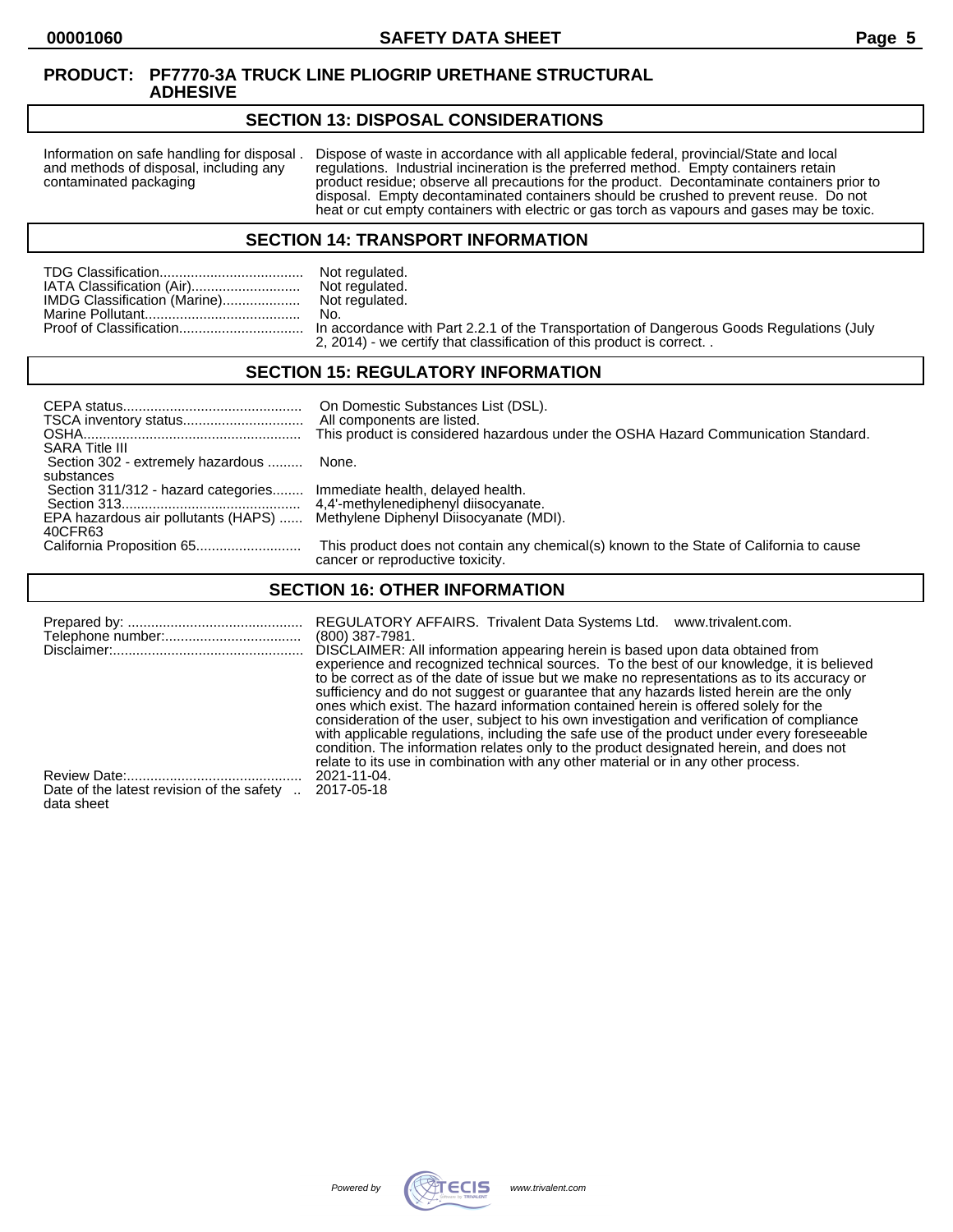**PIR** 

# **00001061 SAFETY DATA SHEET Page 1**

Pro Form Products Ltd. 604 McGeachie Drive Milton, Ontario, L9T 3Y5 Canada 905-878-4990

# **PRODUCT: PF7770-3B TRUCK LINE PLIOGRIP URETHANE STRUCTURAL**

**ADHESIVE** 

**FORM** 

### **SECTION 01: IDENTIFICATION**

|                                            | <b>Pro Form Products Ltd.</b><br>604 McGeachie Drive<br>Milton, Ontario L9T3Y5<br>Tel (905) 878-4990 Fax (905) 878-1189                                                                |
|--------------------------------------------|----------------------------------------------------------------------------------------------------------------------------------------------------------------------------------------|
|                                            | PF7770-3B TRUCK LINE PLIOGRIP URETHANE STRUCTURAL ADHESIVE                                                                                                                             |
| Recommended use and restrictions on<br>use | (PART B). Adhesive applications, for industrial use only-keep out of reach of children. This<br>product should not be used for any other purpose other than the ones described in this |
|                                            | section.                                                                                                                                                                               |
|                                            |                                                                                                                                                                                        |
|                                            | H: $2^*$ F: 1 R: 0.                                                                                                                                                                    |
|                                            | For transportation emergencies (in Canada) call CANUTEC 1-888-226-8832 (CAN-UTEC);<br>IN THE UNITED STATES CALL CHEMTREC 1-800-424-9300.                                               |
|                                            | ** For medical emergencies contact your local poison control centre **.                                                                                                                |

## **SECTION 02: HAZARD IDENTIFICATION**



| DANGER.<br>Skin Irritant 2. Skin Sensitizer 1. Respiratory Sensitizer 1. Reproductive Toxicity —<br>Category 2. Specific Target Organ Toxicity — Repeated Exposure — Category 1.                                                                                                                                                                                                                                                                                                                                         |
|--------------------------------------------------------------------------------------------------------------------------------------------------------------------------------------------------------------------------------------------------------------------------------------------------------------------------------------------------------------------------------------------------------------------------------------------------------------------------------------------------------------------------|
| H315 Causes skin irritation. H317 May cause an allergic skin reaction. H334 May cause<br>allergy or asthma symptoms or breathing difficulties if inhaled. H361 This product contains<br>ingredients that are suspected of damaging fertility or the unborn child. H372 Causes<br>damage to the liver and kidneys through prolonged or repeated exposure.                                                                                                                                                                 |
| P201 Obtain special instructions before use. P202 Do not handle this product until all<br>safety instructions have been read and understood. P264 Wash thoroughly after handling.<br>P280 Wear protective gloves and eye protection. P272 Contaminated work clothing should<br>not be allowed out of the workplace. P270 Do not eat drink or smoke while using this<br>product. P284 In case of inadequate ventilation wear respiratory protection. P260 Do not<br>breathe mist, vapours, or spray.                      |
| P302 + P352 - If on skin: wash with plenty of water. P362 + P364 - Take off contaminated<br>clothing and wash before reuse. P333 + P313 If skin irritation or rash occurs, get medical<br>advice/attention. P304 + P340 - If inhaled remove person to fresh air and keep comfortable<br>for breathing. P342 + P311 If experiencing respiratory symptoms; call poison center or<br>doctor. P308 + P313 If exposed or concerned, get medical advice/attention. P321 - For<br>specific treatment see section 4 on this SDS. |
| P501 Dispose all unused, waste or empty containers in accordance with local regulations.                                                                                                                                                                                                                                                                                                                                                                                                                                 |

# **SECTION 03: COMPOSITION / INFORMATION ON INGREDIENTS**

| CHEMICAL NAME AND SYNONYMS | CAS#       | IWT. %    |
|----------------------------|------------|-----------|
| Talc                       | 14807-96-6 | 20-30     |
| <b>BENTONITE</b>           | 71011-26-2 | $1.5 - 5$ |
| <b>PIPERAZINE</b>          | 110-85-0   | $0.5 - 1$ |

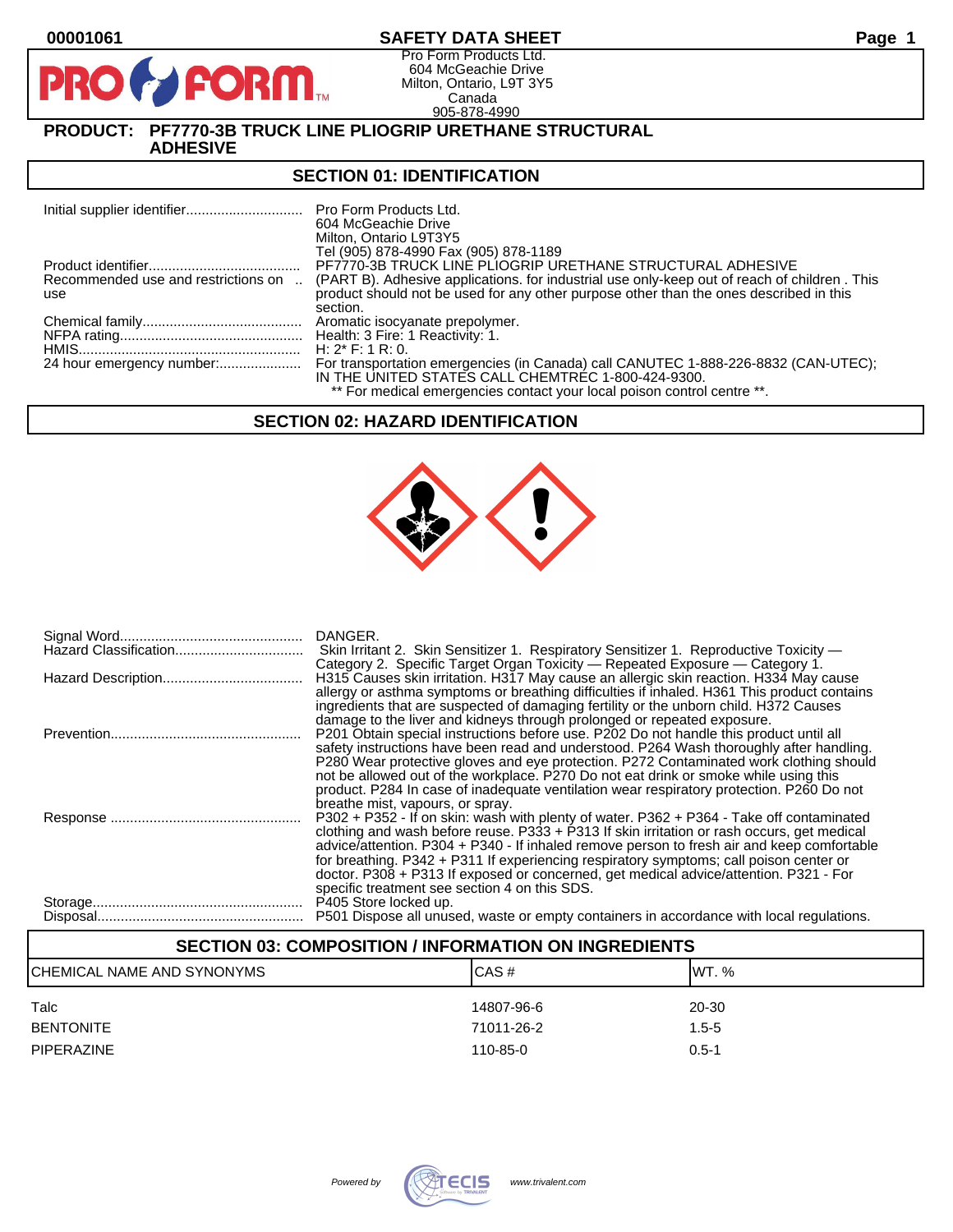#### **SECTION 04: FIRST-AID MEASURES**

| Check for and remove any contact lenses, if safe and easy to do so. In case of contact,<br>immediately flush eyes, keeping eyelids open, with plenty of water for at least 15 minutes.                                                                                                                                                                                                                                                                                                                                                                                                                                                                                                                                                                                                                   |
|----------------------------------------------------------------------------------------------------------------------------------------------------------------------------------------------------------------------------------------------------------------------------------------------------------------------------------------------------------------------------------------------------------------------------------------------------------------------------------------------------------------------------------------------------------------------------------------------------------------------------------------------------------------------------------------------------------------------------------------------------------------------------------------------------------|
| Obtain medical attention.<br>Immediately flush skin with plenty of soap and water. Remove contaminated clothing.<br>Wash clothing before reuse. Do not peel solidified product off the skin. If irritation persists,<br>seek medical attention.                                                                                                                                                                                                                                                                                                                                                                                                                                                                                                                                                          |
| If inhaled, remove to fresh air. If not breathing, give artificial respiration. If breathing is<br>difficult, give oxygen, obtain medical attention.                                                                                                                                                                                                                                                                                                                                                                                                                                                                                                                                                                                                                                                     |
| Rinse mouth with water. Never give anything by mouth to an unconscious person. If<br>spontaneous vomiting occurs have victim lean forward with head down to prevent<br>aspiration of fluid into the lungs. Obtain medical attention immediately.                                                                                                                                                                                                                                                                                                                                                                                                                                                                                                                                                         |
| Treat victims symptomatically. Skin: this compound is a known skin sensitizer. Treat<br>symptomatically as for contact dermatitis or thermal burns. If burned, treat as thermal burn.<br>Ingestion: treat symptomatically. There is no specific antidote. Inducing vomiting is<br>contraindicated because of the irritating nature of this compound. Respiratory: this<br>compound is a known pulmonary sensitizer. Treatment is essentially symptomatic. An<br>individual having a skin or pulmonary sensitization reaction to this material should be<br>removed from exposure to any isocyanate. In the event of an incident involving this product<br>ensure that medical authorities are provided a copy of this safety data sheet. In all cases, if<br>irritation persists seek medical attention. |

## **SECTION 05: FIRE-FIGHTING MEASURES**

| Suitable and unsuitable extinguishing<br>media                                                                     | Dry chemical. Carbon dioxide. Water spray.                                                                                                                                                                                                                                                                                                                                                                                                                                                                |
|--------------------------------------------------------------------------------------------------------------------|-----------------------------------------------------------------------------------------------------------------------------------------------------------------------------------------------------------------------------------------------------------------------------------------------------------------------------------------------------------------------------------------------------------------------------------------------------------------------------------------------------------|
| Specific hazards arising from the<br>hazardous product, such as the nature of<br>any hazardous combustion products | Aldehydes, carbon dioxide and carbon monoxide, halogenated hydrocarbons, hydrogen<br>cyanide (hydrocyanic acid), isocyanates, ketones, nitrogen compounds, nitrogen oxides<br>(nox), toxic fumes carbon dioxide and carbon monoxide, hydrogen cyanide (hydrocyanic<br>acid), isocyanates, nitrogen oxides (nox), toxic fumes, aldehydes, ketones, halogenated<br>hydrocarbons.                                                                                                                            |
| Special protective equipment and<br>precautions for fire-fighters                                                  | Firefighter should be equipped with self-contained breathing apparatus and full protective<br>clothing to protect against potentially toxic and irritating fumes. During a fire, isocyanate<br>vapours and other irritating, highly toxic gases may be generated by thermal decomposition<br>or combustion. Cool fire-exposed containers with cold water spray. Heat will cause<br>pressure buildup and may cause explosive rupture. Heat will cause pressure buildup and<br>may cause explosive rupture. |
| Unusual fire / explosion hazards                                                                                   | Reaction between water or foam and hot MDI can be vigorous. (from PART A).                                                                                                                                                                                                                                                                                                                                                                                                                                |

# **SECTION 06: ACCIDENTAL RELEASE MEASURES**

| Isolate area and keep unauthorized people away. Do not walk through spilled material.<br>Wear recommended protective equipment. Ventilate. Open windows and doors to allow<br>air circulation. Dike area to prevent spreading. The use of absorbent socks or spill pillows<br>may be required. Stop leak if safe to do so. Prevent runoff into drains, sewers, and other                                                                                                                                                                                                                                                                                               |
|------------------------------------------------------------------------------------------------------------------------------------------------------------------------------------------------------------------------------------------------------------------------------------------------------------------------------------------------------------------------------------------------------------------------------------------------------------------------------------------------------------------------------------------------------------------------------------------------------------------------------------------------------------------------|
| waterways.<br>Absorb isocyanates with sawdust or other absorbent. Cover spill area with suitable<br>absorbent material (e.g., sand, earth, sawdust, vermiculite, Oil-Dri, Kitty Litter, etc.).<br>Saturate absorbent material with neutralizing solution. Recommended portion is ten parts<br>neutralizing solution to one part spilled material. Suggested neutralization solution: 90%<br>water $+5\%$ concentrated ammonia $+5\%$ detergent (dish soap). Add an additional layer of<br>absorbent material. Use shovel to move absorbent material around to ensure that all<br>spilled material comes in contact with the neutralizing solution. Shovel all absorbed |
| material, including absorbent socks or spill pillows, into an appropriate salvage drum. Add<br>further amounts of neutralizing solution. Allow to stand (covered loosely) for 48 to 72<br>hours, to allow any gases to escape. Do not use neutralizing solution on a large spill.<br>Decontaminate spill area with decontamination solution. Area can then be washed with<br>soap and water. Use a heat gun and a scraper to remove cured adhesive. Prior to using a<br>heat gun, ensure that the surface can withstand the heat generated by the gun. Use a<br>solvent such as: isopropanol, methyl ethyl ketone, or acetone, to clean up up residual<br>curative.    |

# **SECTION 07: HANDLING AND STORAGE**

| Precautions for safe handling |  | Α٧ |
|-------------------------------|--|----|
|-------------------------------|--|----|

Precautions for safe handling.................... Avoid skin and eye contact. Do not breathe vapours, mist or dust. Use adequate ventilation. Decomposition products can be highly toxic and irritating. Individuals with lung or breathing problems or prior allergic reactions to isocyanates must not be exposed to vapour or spray mist. Handle in accordance with good industrial hygiene and safety

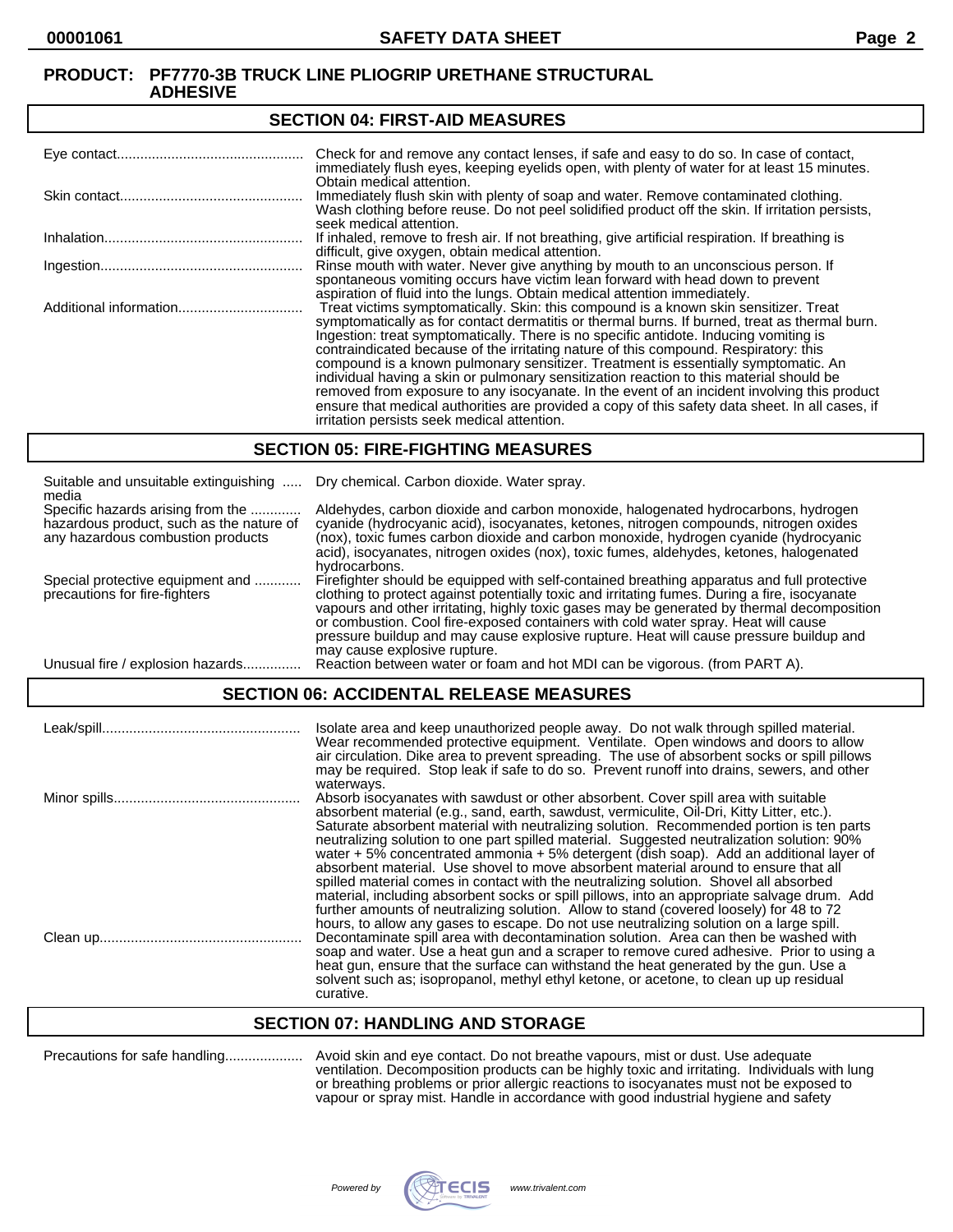#### **SECTION 07: HANDLING AND STORAGE**

Precautions for safe handling.................... practices. Warning properties (irritation of the eyes, nose and throat or odour) are not adequate to prevent chronic overexposure from inhalation. Wash thoroughly after handling. Wear respiratory protection if material is heated, sprayed, used in confined space, or if exposure limit is exceeded. Employee education and training are important. Conditions for safe storage, including any Store in tightly closed containers to prevent moisture contamination. Store in a cool, dry and well ventilated area. Exposure to vapours of heated isocyanates can be extremely and well ventilated area. Exposure to vapours of heated isocyanates can be extremely dangerous.

# **SECTION 08: EXPOSURE CONTROLS / PERSONAL PROTECTION**

| <b>INGREDIENTS</b>               | TWA                | <b>ACGIH TLV</b><br><b>STEL</b>                                                                                                                                                                                                                                                                                                                                                                                                                                                                                                                                                                                                                                                                                                                                                                                                                                                                                                                                                                                                                                                                                                               | <b>OSHA PEL</b><br>PEL<br>STEL |                    | <b>NIOSH</b><br>IREL |
|----------------------------------|--------------------|-----------------------------------------------------------------------------------------------------------------------------------------------------------------------------------------------------------------------------------------------------------------------------------------------------------------------------------------------------------------------------------------------------------------------------------------------------------------------------------------------------------------------------------------------------------------------------------------------------------------------------------------------------------------------------------------------------------------------------------------------------------------------------------------------------------------------------------------------------------------------------------------------------------------------------------------------------------------------------------------------------------------------------------------------------------------------------------------------------------------------------------------------|--------------------------------|--------------------|----------------------|
| Talc                             | $2 \text{ mg/m}$ 3 | Not established                                                                                                                                                                                                                                                                                                                                                                                                                                                                                                                                                                                                                                                                                                                                                                                                                                                                                                                                                                                                                                                                                                                               | 2 mg/m3 TWA                    | $3$ mg/m $3$ - QUE | Not established      |
| <b>BENTONITE</b>                 | Not Established    | Not Established                                                                                                                                                                                                                                                                                                                                                                                                                                                                                                                                                                                                                                                                                                                                                                                                                                                                                                                                                                                                                                                                                                                               | Not Established                | Not Established    | Not Established      |
| <b>PIPERAZINE</b>                | Not established    | Not established                                                                                                                                                                                                                                                                                                                                                                                                                                                                                                                                                                                                                                                                                                                                                                                                                                                                                                                                                                                                                                                                                                                               | Not established                | Not established    | Not established      |
|                                  |                    | Chemical safety goggles and full faceshield if a splash hazard exists. Contact lenses<br>should not be worn when working with this chemical.<br>Chemical resistant gloves.<br>Wear adequate protective clothes. Wear long sleeves and trousers to prevent dermal<br>exposure.<br>Safety boots per local regulations.<br>In case of insufficient ventilation, wear suitable respiratory equipment. An approved air<br>purifying respirator with organic vapour cartridges and particulate prefilter can be used to<br>minimize exposure. However, this should be permitted only for short periods of time $(< 1$<br>hour) at relatively low concentrations (at or near the exposure limit). Protection provided by<br>air-purifying respirators is limited. The use of a positive pressure air supplied respirator is<br>mandatory when airborne concentrations are not known or airborne solvent levels are 10<br>times the appropriate exposure limit or spraying is performed in a confined space or with<br>limited ventilation. Be sure to use NIOSH approved respirator or equipment. Do not<br>exceed the use limits of the respirator. |                                |                    |                      |
|                                  |                    | Eye wash facility and emergency shower should be in close proximity. Educate and train<br>employees on the safe use and handling of the product.                                                                                                                                                                                                                                                                                                                                                                                                                                                                                                                                                                                                                                                                                                                                                                                                                                                                                                                                                                                              |                                |                    |                      |
| Appropriate engineering controls |                    | Ventilate adequately. Exhaust air may need to be cleaned by scrubbers or filters to reduce<br>environmental contamination. Vent work area to ensure airborne concentrations are below<br>the current occupational exposure limits. Avoid breathing mists; if general ventilation or<br>local exhaust is inadequate, persons exposed to mists should wear approved breathing<br>devices.                                                                                                                                                                                                                                                                                                                                                                                                                                                                                                                                                                                                                                                                                                                                                       |                                |                    |                      |

#### **SECTION 09: PHYSICAL AND CHEMICAL PROPERTIES**

### **SECTION 10: STABILITY AND REACTIVITY**

| Conditions to avoid, including static |
|---------------------------------------|
| discharge, shock or vibration         |

Stable at normal temperatures and pressures. Contact with moisture and other materials will react with isocyanates. Acids, alcohols, aluminum, amines, ammonia, bases, copper alloys, fluorides, iron, isocyanates, oxidizers, phosphorus compounds, strong alkalis, water, zinc.

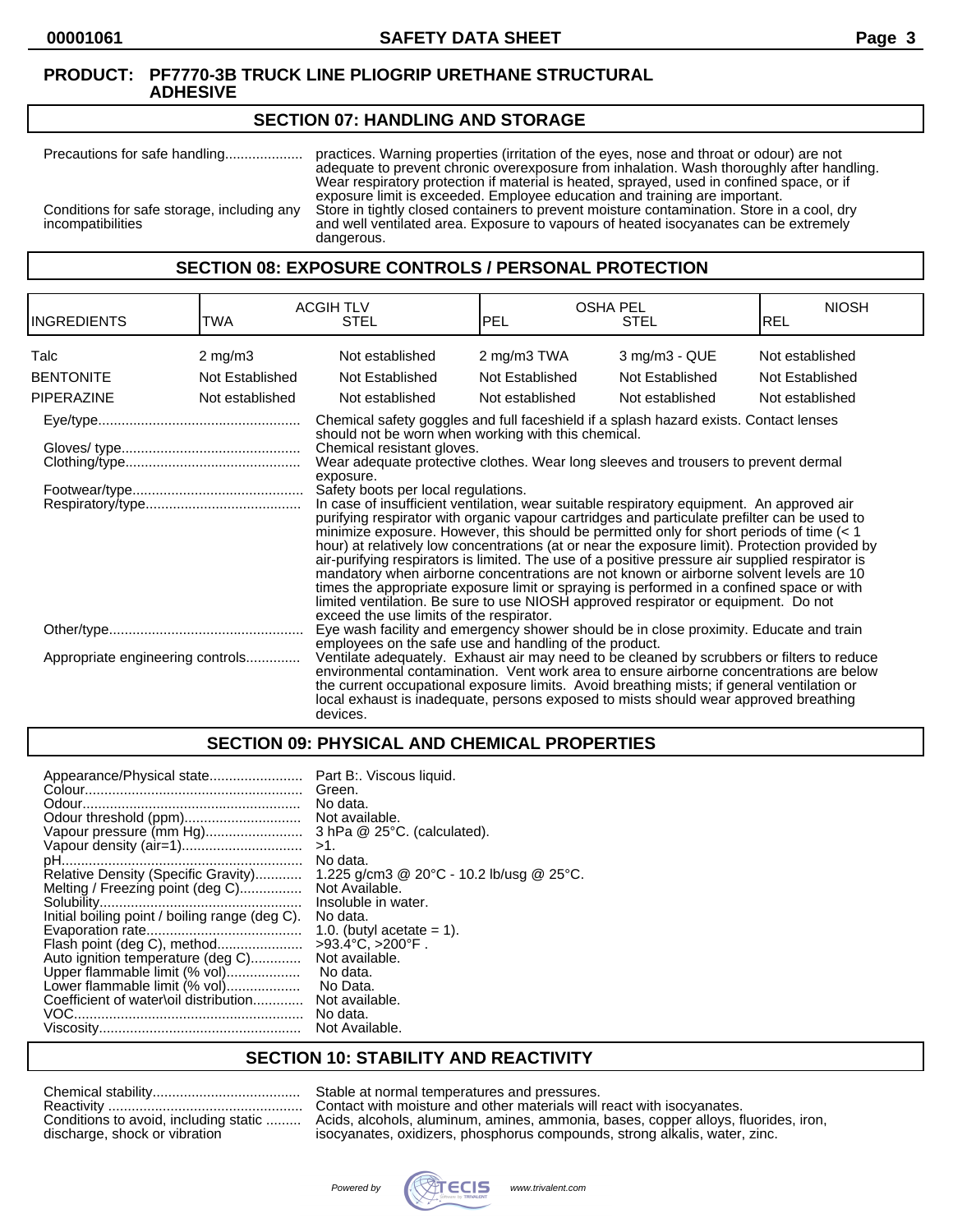# **SECTION 10: STABILITY AND REACTIVITY**

Hazardous decomposition products........... See hazardous combustion products section 5.<br>Possibility of hazardous reactions............. Contact with moisture, other materials that react Contact with moisture, other materials that react with isocyanates, or temperatures above 177C, may cause polymerization.

## **SECTION 11: TOXICOLOGICAL INFORMATION**

| <b>INGREDIENTS</b>                 | <b>LC50</b>                                                                                                                                                                                                                                                                                                                                                                                                                                                                                                                                                                                                                                                                                                                                                                                                                                                                                                                                                                                                                                                                                                                                                                                                                                                                                                                                                                             | LD50                                               |  |
|------------------------------------|-----------------------------------------------------------------------------------------------------------------------------------------------------------------------------------------------------------------------------------------------------------------------------------------------------------------------------------------------------------------------------------------------------------------------------------------------------------------------------------------------------------------------------------------------------------------------------------------------------------------------------------------------------------------------------------------------------------------------------------------------------------------------------------------------------------------------------------------------------------------------------------------------------------------------------------------------------------------------------------------------------------------------------------------------------------------------------------------------------------------------------------------------------------------------------------------------------------------------------------------------------------------------------------------------------------------------------------------------------------------------------------------|----------------------------------------------------|--|
| Talc                               | Not available                                                                                                                                                                                                                                                                                                                                                                                                                                                                                                                                                                                                                                                                                                                                                                                                                                                                                                                                                                                                                                                                                                                                                                                                                                                                                                                                                                           | Not available                                      |  |
| <b>BENTONITE</b>                   | No Data                                                                                                                                                                                                                                                                                                                                                                                                                                                                                                                                                                                                                                                                                                                                                                                                                                                                                                                                                                                                                                                                                                                                                                                                                                                                                                                                                                                 | No Data                                            |  |
| PIPERAZINE                         | No data                                                                                                                                                                                                                                                                                                                                                                                                                                                                                                                                                                                                                                                                                                                                                                                                                                                                                                                                                                                                                                                                                                                                                                                                                                                                                                                                                                                 | 1,900 mg/kg oral rat; 4,000 mg/kg<br>dermal rabbit |  |
|                                    | Eye contact. Skin contact. Inhalation.<br>Can cause moderate skin or eye irritation. Excessive vapours may cause nasal and<br>respiratory tract irritation. Breathing of high vapour concentrations may cause anesthetic<br>effects and serious health effects. Talc can be absorbed into the lungs and the digestive<br>tract, and adversely affect lung function.<br>As a result of previous repeated overexposure or a single large dose, certain individuals<br>develop sensitization, which will cause them to react to a later exposure to product at levels<br>well below the TLV. Symptoms, including chest tightness, wheezing, cough, shortness of<br>breath or asthma attack, could be immediate or delayed. There are reports that once<br>sensitized, an individual can experience these symptoms upon exposure to dust, cold air or<br>other irritants. This increased lung sensitivity can persist for weeks and, in severe cases,<br>for several years. Prolonged or repeated exposure may cause lung damage, including a<br>decrease in lung function. Possible risk of irreversible effects. Prolonged skin contact may<br>cause reddening, swelling, rash, blistering, and in some cases, skin sensitization.<br>Sensitization can be permanent. Prolonged vapour contact with eyes may cause<br>conjunctivitis. Talc has been shown to cause fibrosis of the lungs. |                                                    |  |
| Effects of chronic exposure        |                                                                                                                                                                                                                                                                                                                                                                                                                                                                                                                                                                                                                                                                                                                                                                                                                                                                                                                                                                                                                                                                                                                                                                                                                                                                                                                                                                                         |                                                    |  |
| Sensitizing capability of material | Piperazine is suspected of being both a dermal and respiratory sensitizing agent. May<br>cause sensitization by inhalation. May cause sensitization by skin contact.                                                                                                                                                                                                                                                                                                                                                                                                                                                                                                                                                                                                                                                                                                                                                                                                                                                                                                                                                                                                                                                                                                                                                                                                                    |                                                    |  |
|                                    | This product contains non-asbestiform Talc, which is classified as a Group 3 (not<br>classifiable as to carcinogenicity to humans) by IARC. Piperazine:. ACGIH Evaluation:<br>Substance not classifiable as a human carcinogen (group A4)                                                                                                                                                                                                                                                                                                                                                                                                                                                                                                                                                                                                                                                                                                                                                                                                                                                                                                                                                                                                                                                                                                                                               |                                                    |  |
|                                    | Piperazine:. May cause adverse effects.                                                                                                                                                                                                                                                                                                                                                                                                                                                                                                                                                                                                                                                                                                                                                                                                                                                                                                                                                                                                                                                                                                                                                                                                                                                                                                                                                 |                                                    |  |
|                                    | The data do not allow for an adequate assessment of the mutagenic effect.<br>This product is an inert plastic when fully cured, and as such, is non-hazardous. Exposure<br>to unreacted chemicals can occur when handling the individual components in pails or<br>when using cartridges from the time of dispensing until the mixed material has cured. The<br>mixed material is actually curing as it is dispensed in an increasingly viscous form, making<br>it unlikely to present an inhalation hazard. The semi-viscous mixture does not flow like a<br>liquid when dispensed, thus minimizing the possibility of accidential skin contact.                                                                                                                                                                                                                                                                                                                                                                                                                                                                                                                                                                                                                                                                                                                                       |                                                    |  |

# **SECTION 12: ECOLOGICAL INFORMATION**

Environmental........................................... Do not allow to enter waters, waste water or soil.

#### **SECTION 13: DISPOSAL CONSIDERATIONS**

Information on safe handling for disposal . Dispose of waste in accordance with all applicable federal, provincial/State and local and methods of disposal, including any regulations. Industrial incineration is the preferred method. Empty containers retain contaminated packaging product residue; observe all precautions for the product. Decontaminate containers prior to disposal. Empty decontaminated containers should be crushed to prevent reuse. Do not heat or cut empty containers with electric or gas torch as vapours and gases may be toxic.

#### **SECTION 14: TRANSPORT INFORMATION**

|                              | Not regulated. |
|------------------------------|----------------|
|                              | Not regulated. |
| IMDG Classification (Marine) | Not regulated. |
|                              | No.            |
|                              | $- - - - -$    |

2, 2014) - we certify that classification of this product is correct. .